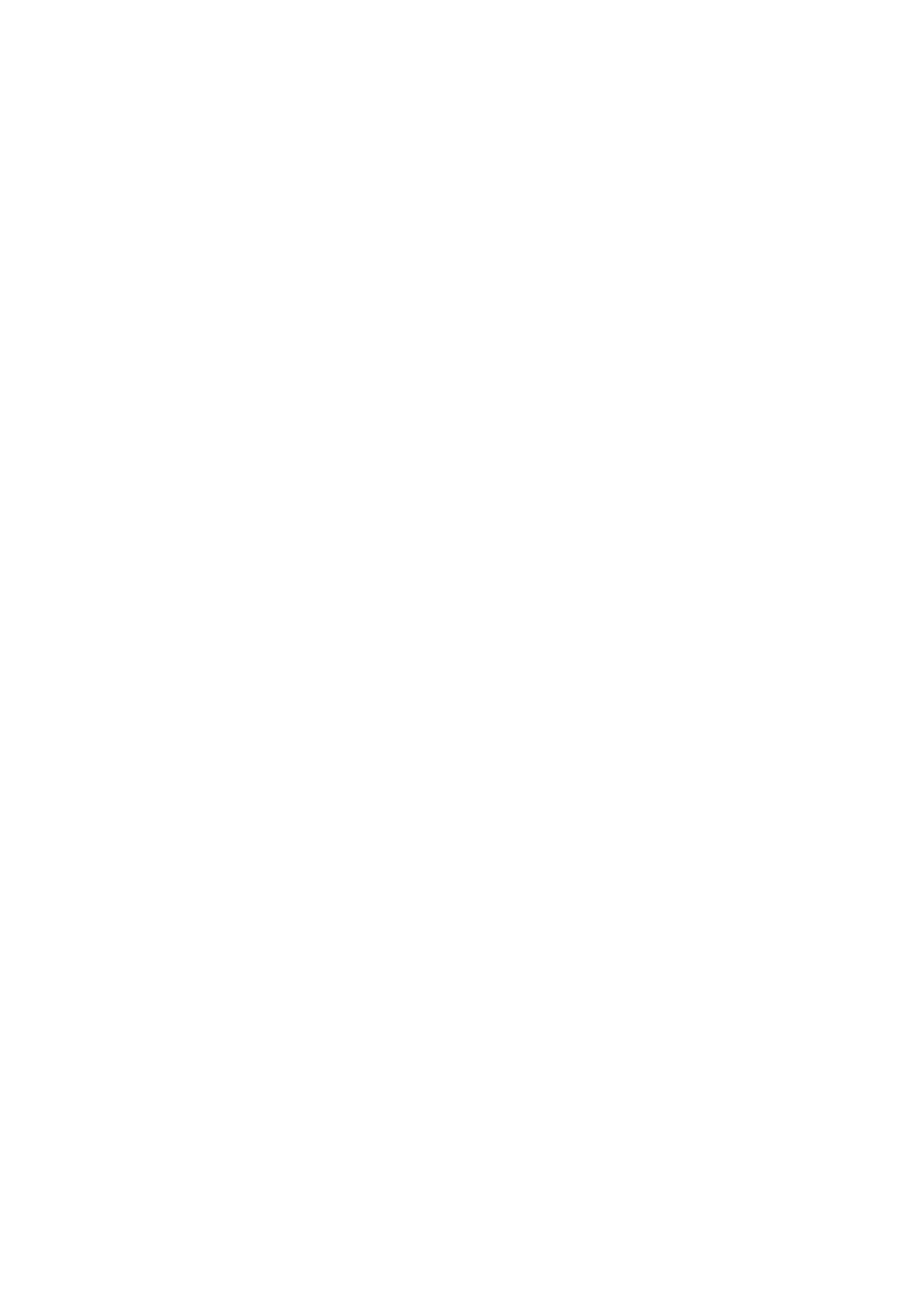# Manual on Hatchery Production of Seabass and Gilthead Seabream

Volume 2

by

## **Alessandro Moretti**

Maricoltura di Rosignano Solvay Srl Via Pietro Gigli, Loc. Lillatro 57013 Rosignano Solvay Livorno, Italy

### **Mario Pedini Fernandez-Criado**

FAO/World Bank Cooperative Programme Rome, Italy

## **René Vetillart**

Rue du Pontil 9 34560 Montbazin France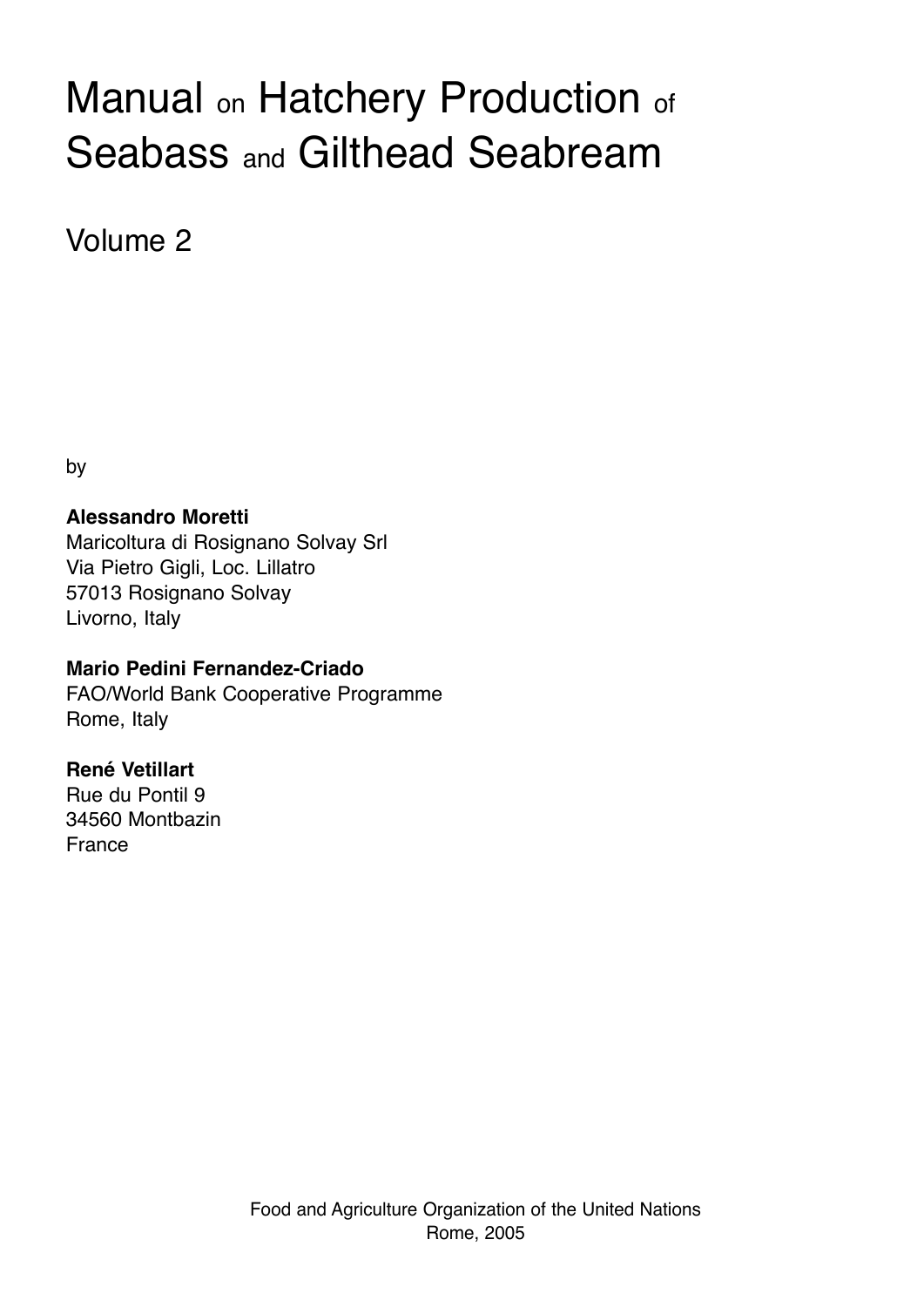The designations employed and the presentation of material in this information product do not imply the expression of any opinion whatsoever on the part of the Food and Agriculture Organization of the United Nations concerning the legal or development status of any country, territory, city or area or of its authorities, or concerning the delimitation of its frontiers or boundaries.

ISBN 92-5-1053004-9

All rights reserved. Reproduction and dissemination of material in this information product for educational or other non-commercial purposes are authorized without any prior written permission from the copyright holders provided the source is fully acknowledged. Reproduction of material in this information product for resale or other commercial purposes is prohibited without written permission of the copyright holders. Applications for such permission should be addressed to the Chief, Publishing Management Service, Information Division, FAO, Viale delle Terme di Caracalla, 00100 Rome, Italy or by e-mail to copyright@fao.org

© **FAO <sup>2005</sup>**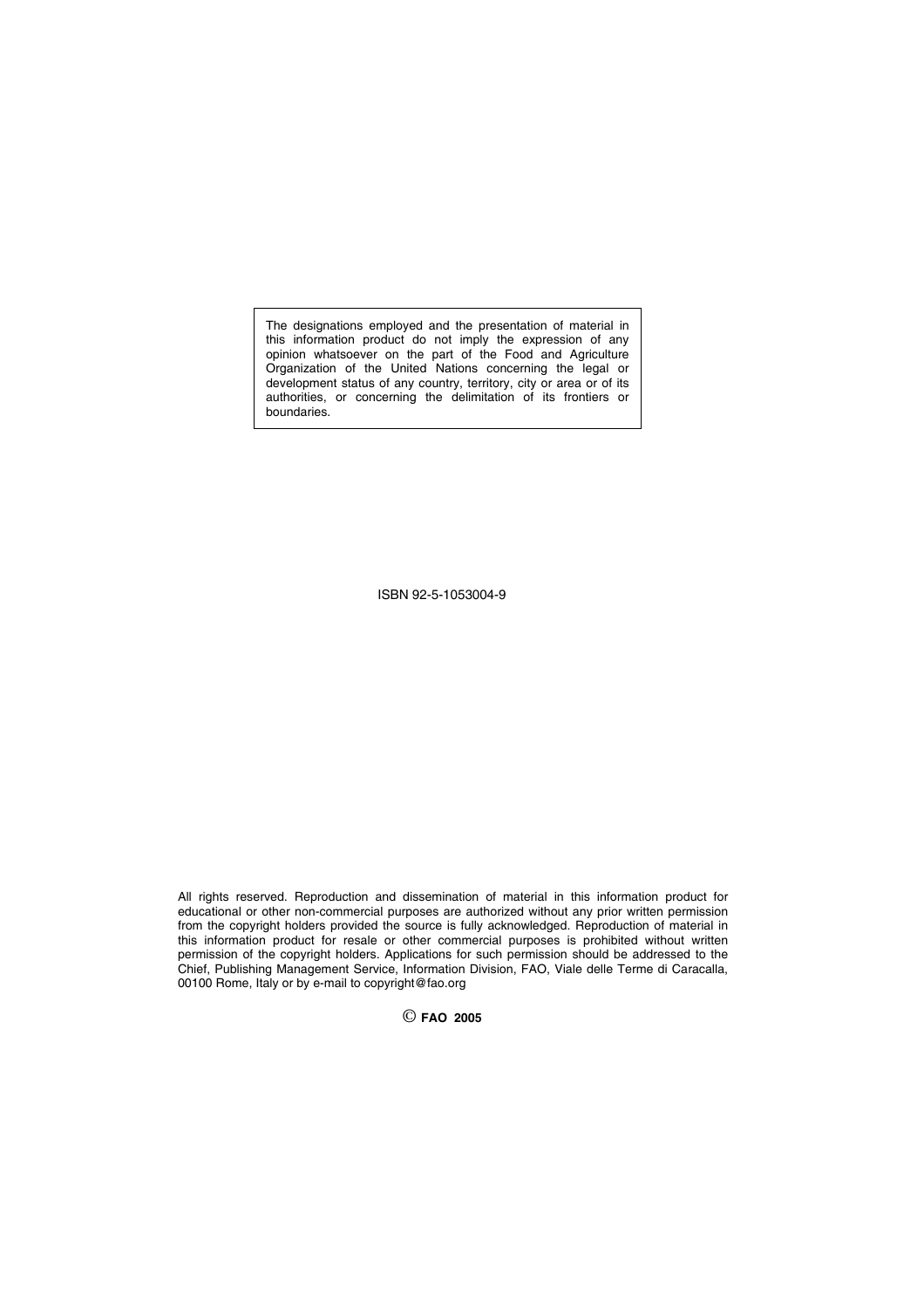#### **PREPARATION OF THIS DOCUMENT**

This is the second and final volume of a manual on hatchery production of seabass and gilthead seabream. It is part of the programme of publication of the Inland Water Resources and Aquaculture Service (FIRI). The manual has been written based on the direct experience of technicians and managers of commercial hatcheries operating in the Mediterranean. It is intended to assist both technicians entering this field as well as investors interested in evaluating the complexity of hatchery production of seabass and gilthead seabream.

The manual has been prepared by the authors under the overall support and supervision of FIRI and direct technical coordination of Mario Pedini, Aquaculture and Fisheries Development Officer of the FAO/World Bank Cooperative Programme. Numerous colleagues have collaborated, contributing comments to sections of the manual, and ideas and assistance for its finalization. The contribution to this volume of Brigide Loix, STM Aquatrade Srl, Lamar Srl Udine, Licinio Corbari, Maribrin Srl, Massimo Caggiano, Panittica Pugliese Spa, are greatly appreciated. The assistance in the editorial work and final presentation and graphics given by José Luis Castilla, Alessandro Lovatelli, André Coche, Patrizia Ravegnani and Emanuela d'Antoni has also been invaluable.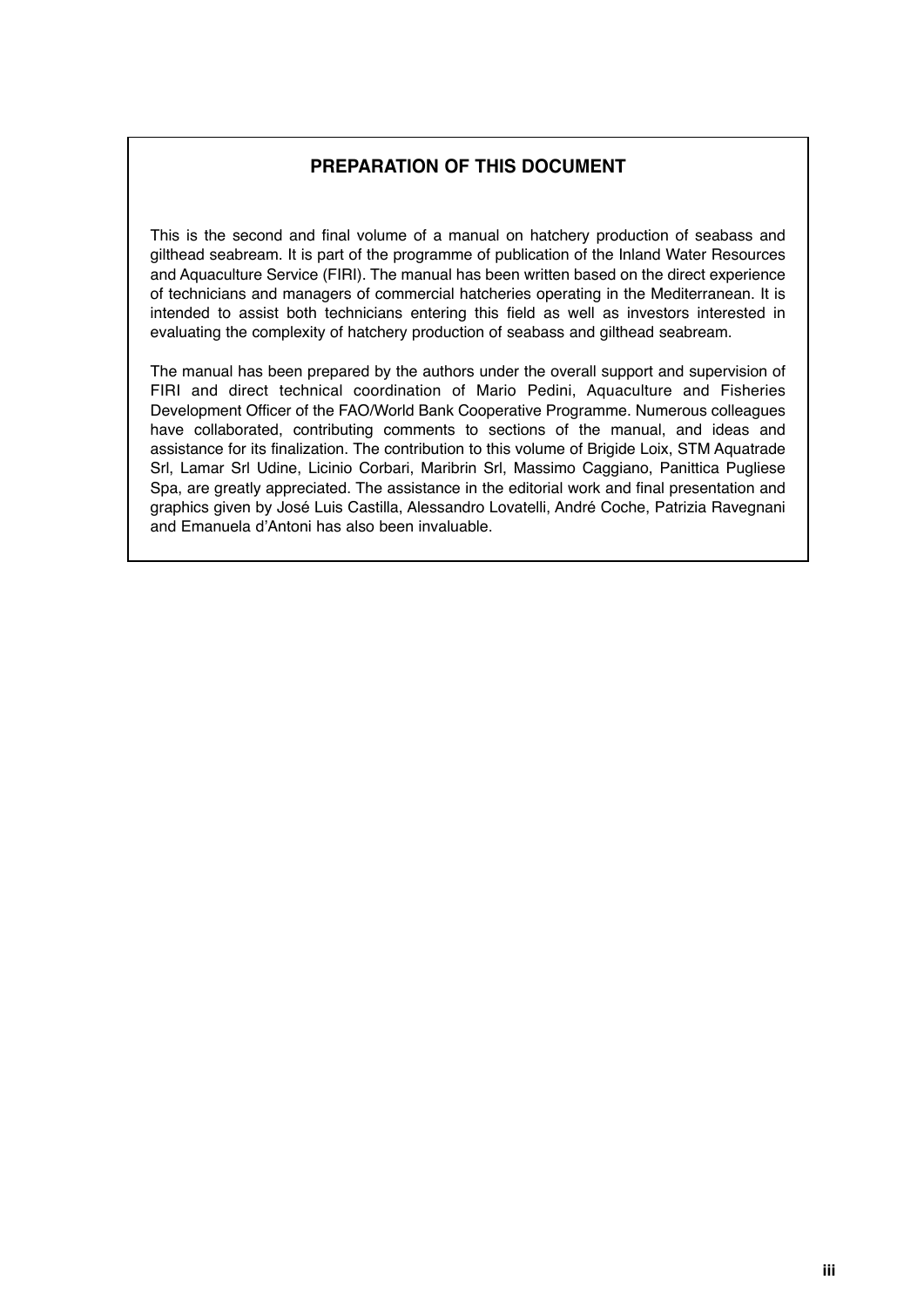Moretti, A.; Pedini Fernandez-Criado, M.; Vetillart, R. Manual on hatchery production of seabass and gilthead seabream. Volume 2. Rome, FAO. 2005. 152 p.

#### **ABSTRACT**

Seabass and gilthead seabream are the two marine fish species which have characterized the development of marine aquaculture in the Mediterranean basin over the last three decades. The substantial increase in production levels of these two species, initially of very high value, has been possible thanks to the progressive improvement of the technologies involved in the production of fry in hatcheries. As a result of this technological progress, more than one hundred hatcheries have been built in the Mediterranean basin, working on these and other similar species. At present the farmed production of these two species derived from hatchery produced fry is far greater than the supply coming from capture fisheries.

The development of these techniques, based originally on Japanese hatchery techniques, has followed its own evolution and has resulted in what could be called a Mediterranean hatchery technology that is still evolving to provide higher quality animals and to reduce the costs of production. This is a dynamic sector but it has reached a level of maturity which merits the production of a manual for hatchery personnel that could be of interest in other parts of the world. The preparation of the manual has taken several years, and due to recent developments has led to substantial revisions of sections. The manual is not intended to be a final word in hatchery design and operation but rather a publication to document how the industry works. The authors have preferred to include proven procedures and designs rather than to orient this publication to research hatcheries that are not yet the standard of the sector.

The manual has been divided in two volumes. The first one was finalized in 2000, and covered historical background, biology and life history of the two species, especially hatchery production procedures. This second volume is divided in four parts. In the first, it tries to cover the aspects related to hatchery design and construction, from site selection to hatchery layout, and description of the various sections of a commercial hatchery. The second part covers engineering aspects related to the calculation and design of seawater intakes, pumping stations, hydraulic circuits, and pumping systems. The third part deals with equipment in the hatcheries such as tanks, filters, water sterilizers, water aeration and oxygenation, temperature control, and auxiliary equipment. The last part covers financial aspects. This section, rather than explaining the way to calculate cash flows, tries to highlight aspects that managers and investors should consider when entering this business. Volume two also includes a series of technical annexes, and a glossary of scientific and technical terms used in the two volumes.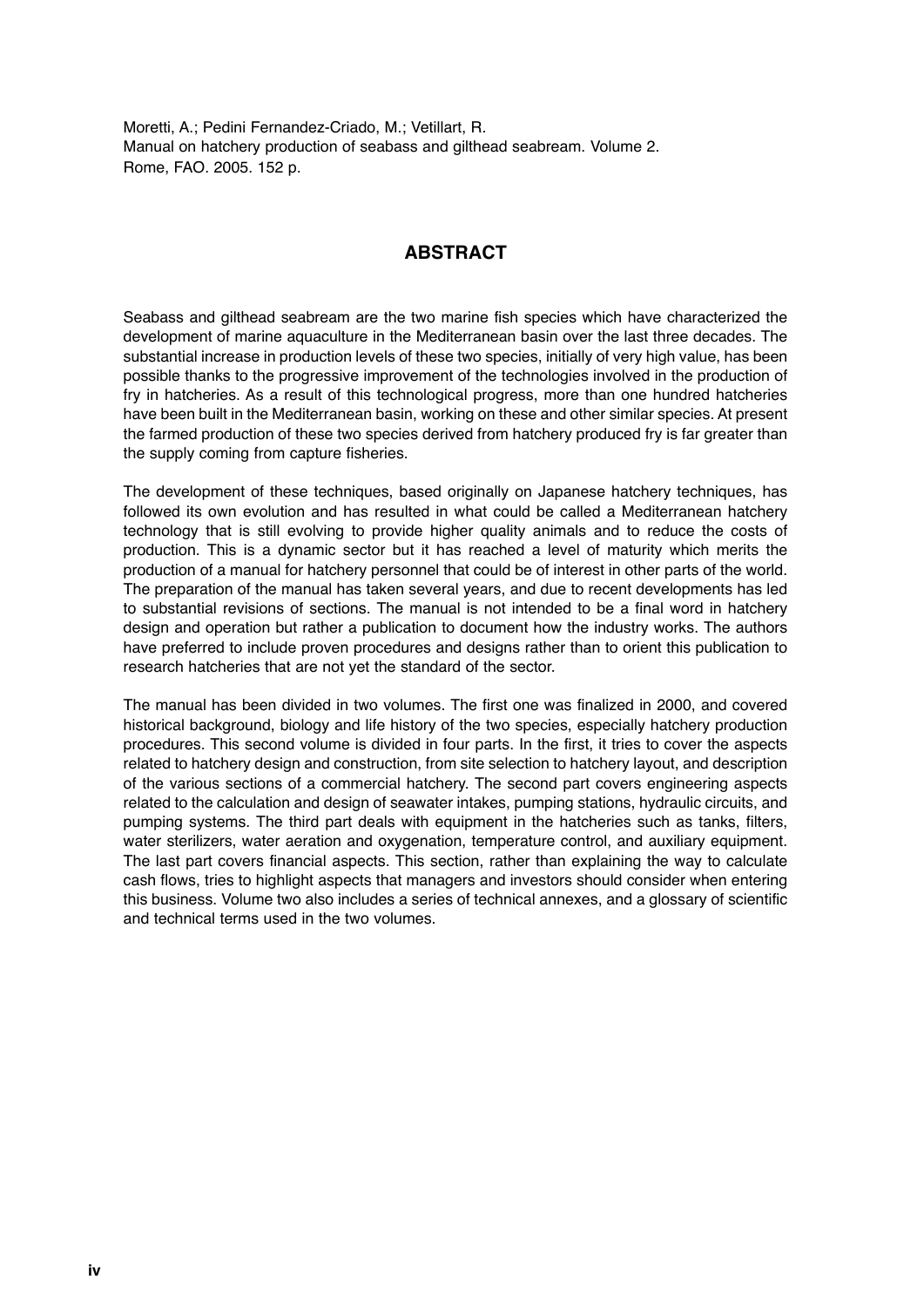# **CONTENTS**

| <b>PART1</b>     |                                                        |                           |
|------------------|--------------------------------------------------------|---------------------------|
|                  | <b>HATCHERY DESIGN AND CONSTRUCTION</b>                |                           |
| 1.1              | <b>CALCULATING THE SIZE OF A HATCHERY</b>              | 1                         |
|                  |                                                        |                           |
| 1.2 <sub>2</sub> | <b>SITE SELECTION CRITERIA</b>                         | $\mathbf 2$               |
| 1.3              | <b>ENVIRONMENTAL FACTORS</b>                           | $\boldsymbol{2}$          |
|                  | Sea conditions                                         | 3                         |
|                  | Meteorological factors                                 | $\ensuremath{\mathsf{3}}$ |
|                  | Site related factors                                   | 3                         |
| 1.4              | <b>SOCIO-ECONOMIC ASPECTS</b>                          | 4                         |
| 1.5              | <b>EXISTING FACILITIES</b>                             | 5                         |
| 1.6              | <b>HATCHERY LAYOUT</b>                                 | 6                         |
| 1.7              | <b>BROODSTOCK UNIT</b>                                 | 6                         |
|                  | Calculating the size of the stocking facilities        | 8                         |
|                  | <b>Outdoor facilities</b>                              | 9                         |
|                  | Indoor facilities                                      | 10                        |
|                  | Spawning tanks                                         | 11                        |
|                  | <b>Water circuit</b>                                   | 11<br>11                  |
|                  | Lights<br>Aeration system                              | 12                        |
|                  | Overwintering facilities                               | 12                        |
|                  | <b>Conditioning facilities</b>                         | 12                        |
| 1.8              | <b>LIVE FOOD UNIT</b>                                  | 12                        |
| 1.9              | PURE STRAIN AND UP-SCALE CULTURE ROOM                  | 13                        |
|                  | Support systems                                        | 14                        |
|                  | Equipment                                              | 14                        |
| 1.10             | <b>INTERMEDIATE ALGAE AND ROTIFER BAG CULTURE ROOM</b> | 15                        |
|                  | Bags and stands                                        | 15                        |
|                  | Support systems                                        | 15                        |
|                  | Equipment<br>Space requirement calculations            | 16<br>16                  |
|                  |                                                        |                           |
| 1.11             | ROTIFER CULTURE AND ENRICHMENT                         | 16                        |
|                  | <b>Production facilities</b>                           | 17                        |
|                  | Support systems                                        | 17                        |
|                  | Equipment                                              | 18<br>18                  |
|                  | Space requirement calculation                          |                           |
| 1.12             | <b>BRINE SHRIMP PRODUCTION AND ENRICHMENT</b>          | 18                        |
|                  | <b>Production facilities</b>                           | 18                        |
|                  | Support systems                                        | 19                        |
|                  | Equipment                                              | 19                        |
|                  | Space requirement calculation                          | 20                        |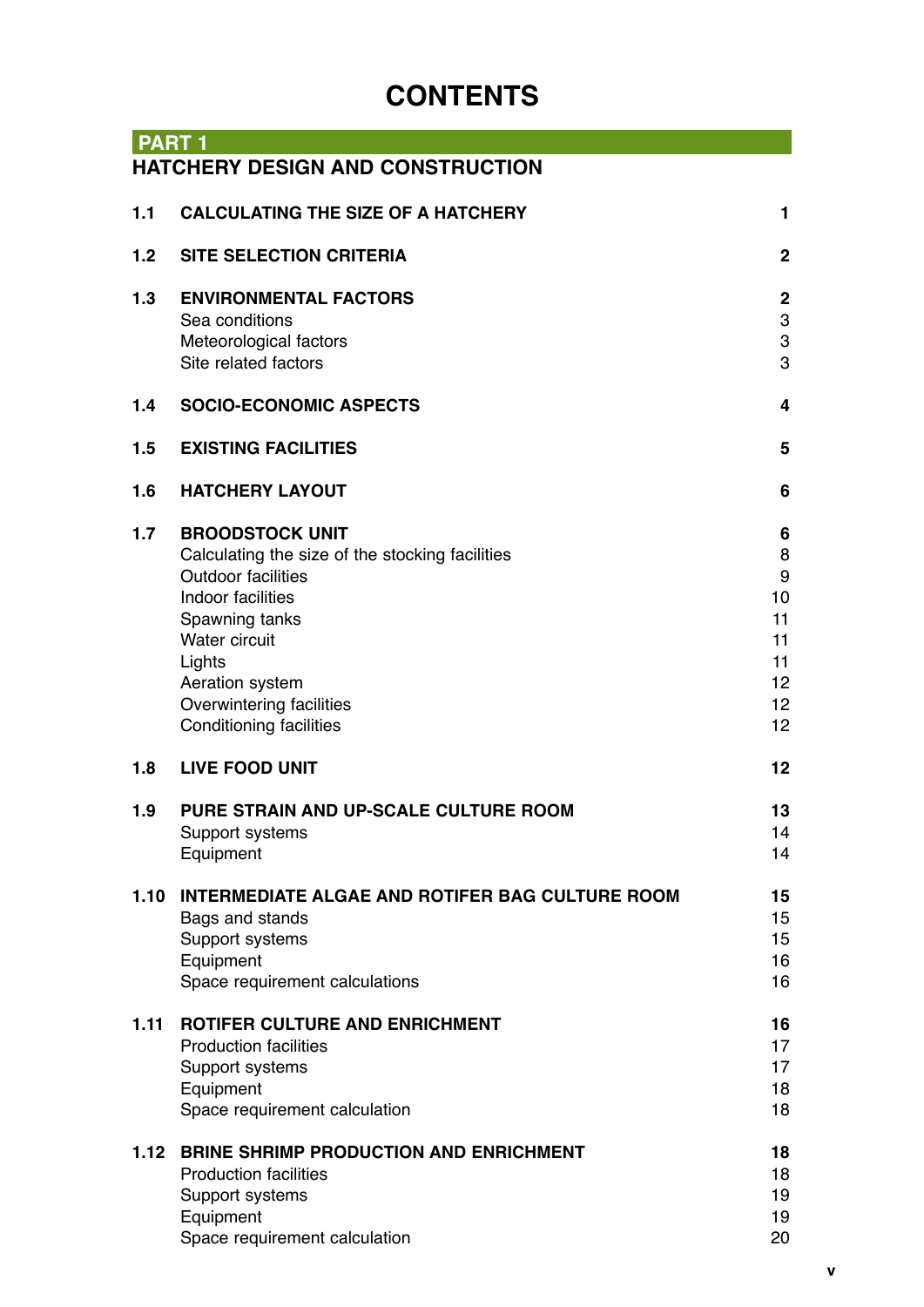| 1.13 | <b>LARVAL REARING UNIT</b>                                       | 21 |
|------|------------------------------------------------------------------|----|
|      | <b>Production facilities</b>                                     | 22 |
|      | Support systems                                                  | 23 |
|      | Space requirements                                               | 24 |
| 1.14 | <b>WEANING UNIT</b>                                              | 25 |
|      | <b>Production facilities</b>                                     | 25 |
|      | Support systems                                                  | 26 |
|      | Space requirement calculations                                   | 26 |
| 1.15 | <b>SUPPORT UNITS</b>                                             | 26 |
|      | Pumping station                                                  | 26 |
|      | Seawater wells                                                   | 27 |
|      | Pumping stations to hatchery connection and wastewater treatment | 27 |
|      | Boiler room                                                      | 28 |
|      | Electricity generator room                                       | 29 |
|      | Workshop                                                         | 29 |
|      | Feed store                                                       | 29 |
|      | Hatchery laboratory                                              | 30 |
|      | Cleaning areas                                                   | 30 |
|      | <b>Offices</b>                                                   | 30 |
| 1.16 | <b>GENERAL RELATIONSHIPS AMONG UNITS AND SYSTEMS</b>             | 31 |

# **PART 2**

# **ENGINEERING**

| 2.1              | <b>INTRODUCTION</b>                                             | 33 |
|------------------|-----------------------------------------------------------------|----|
| 2.2 <sub>2</sub> | <b>SEAWATER SUPPLY, DISTRIBUTION AND DRAINAGE SYSTEMS</b>       | 33 |
| 2.3              | <b>SEAWATER INTAKE</b>                                          | 34 |
|                  | Sandy coastline with a low gradient                             | 34 |
|                  | Seawater intake on a rocky coast                                | 35 |
|                  | Seawater intake placed inside a natural or artificial enclosure | 38 |
| 2.4              | <b>DESIGNING WATER INTAKES</b>                                  | 39 |
|                  | Geometry and structure of seawater intakes on a sandy coast     | 39 |
|                  | Calculation and design of structures against sea storms         | 41 |
|                  | Geometry and structure of seawater intakes on a rocky coast     | 42 |
|                  | Hydraulic section of seawater intakes                           | 42 |
| 2.5              | <b>CONSIDERATIONS ON THE CHOICE OF WATER INTAKE</b>             | 43 |
| 2.6              | <b>MAIN PUMPING STATION</b>                                     | 44 |
|                  | "Dry" pumping station                                           | 44 |
|                  | "Wet" pumping station                                           | 46 |
| 2.7              | <b>DESIGN OF THE PUMPING STATIONS</b>                           | 47 |
|                  | Design of the main pumping station                              | 48 |
|                  | Design of the secondary pumping station                         | 48 |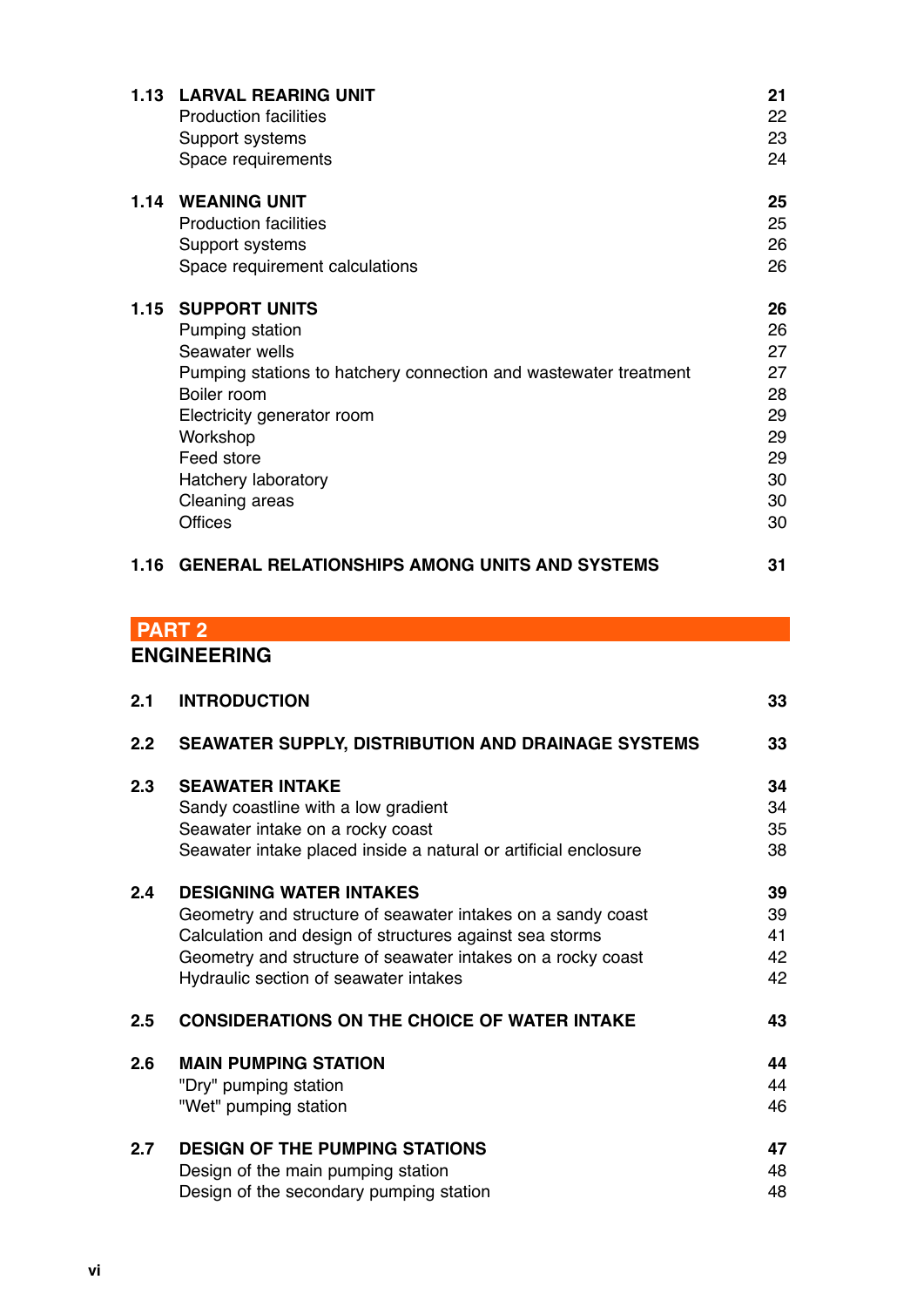| 2.8  | <b>CONSIDERATIONS FOR THE CHOICE OF THE PUMPING STATION</b><br>Type of pump set                                                                                                                                                                                                                                                                                                                                                                                                    | 48<br>48                                                                                     |
|------|------------------------------------------------------------------------------------------------------------------------------------------------------------------------------------------------------------------------------------------------------------------------------------------------------------------------------------------------------------------------------------------------------------------------------------------------------------------------------------|----------------------------------------------------------------------------------------------|
| 2.9  | <b>SEAWATER WELLS</b><br>Flow estimation                                                                                                                                                                                                                                                                                                                                                                                                                                           | 49<br>50                                                                                     |
| 2.10 | <b>PIPELINES AND CANALS</b><br>Feeding the main pumping station<br>Connecting the main and secondary pumping stations<br>Distributing water in the hatchery<br>Draining water from the hatchery                                                                                                                                                                                                                                                                                    | 51<br>51<br>52<br>52<br>52                                                                   |
| 2.11 | <b>DESIGN OF PIPELINES, OUTLETS AND CANALS</b><br>Design of a pipeline working under pressure<br>Overflow outlets<br>Canals and gutters                                                                                                                                                                                                                                                                                                                                            | 52<br>53<br>54<br>54                                                                         |
| 2.12 | <b>DESIGN OF HATCHERY HYDRAULIC CIRCUITS:</b><br><b>EXAMPLES OF CALCULATIONS</b><br>Water inlet system<br>Description<br>Circuit A<br>Circuit B<br>Circuit C<br>Calculation<br>Circuit A<br>Circuit B<br>Circuit C<br>Water outlet system<br>Description<br>Calculation<br>Main gutter as a triangular ditch in the ground (Bazin formula)<br>Main gutter as a rectangular channel in concrete (Bazin formula)<br>Main gutter as a round concrete pipe (Manning-Strickler formula) | 55<br>55<br>55<br>55<br>56<br>56<br>56<br>57<br>57<br>58<br>59<br>59<br>59<br>60<br>60<br>61 |
| 2.13 | <b>PUMPS</b><br>Types of electrical pumps<br>Turbine pumps<br>Information requirements for the design of a pumping system                                                                                                                                                                                                                                                                                                                                                          | 62<br>62<br>63<br>63                                                                         |
| 2.14 | <b>DESIGNING THE PUMPING SYSTEM</b><br>Calculation of the pumping system<br>Power absorbed                                                                                                                                                                                                                                                                                                                                                                                         | 66<br>66<br>67                                                                               |
| 2.15 | <b>CONSIDERATIONS FOR THE CHOICE OF A PUMPING SYSTEM</b><br>Choice of pump category<br>Choice of pump type<br>Choice of number of pump sets                                                                                                                                                                                                                                                                                                                                        | 67<br>67<br>67<br>67                                                                         |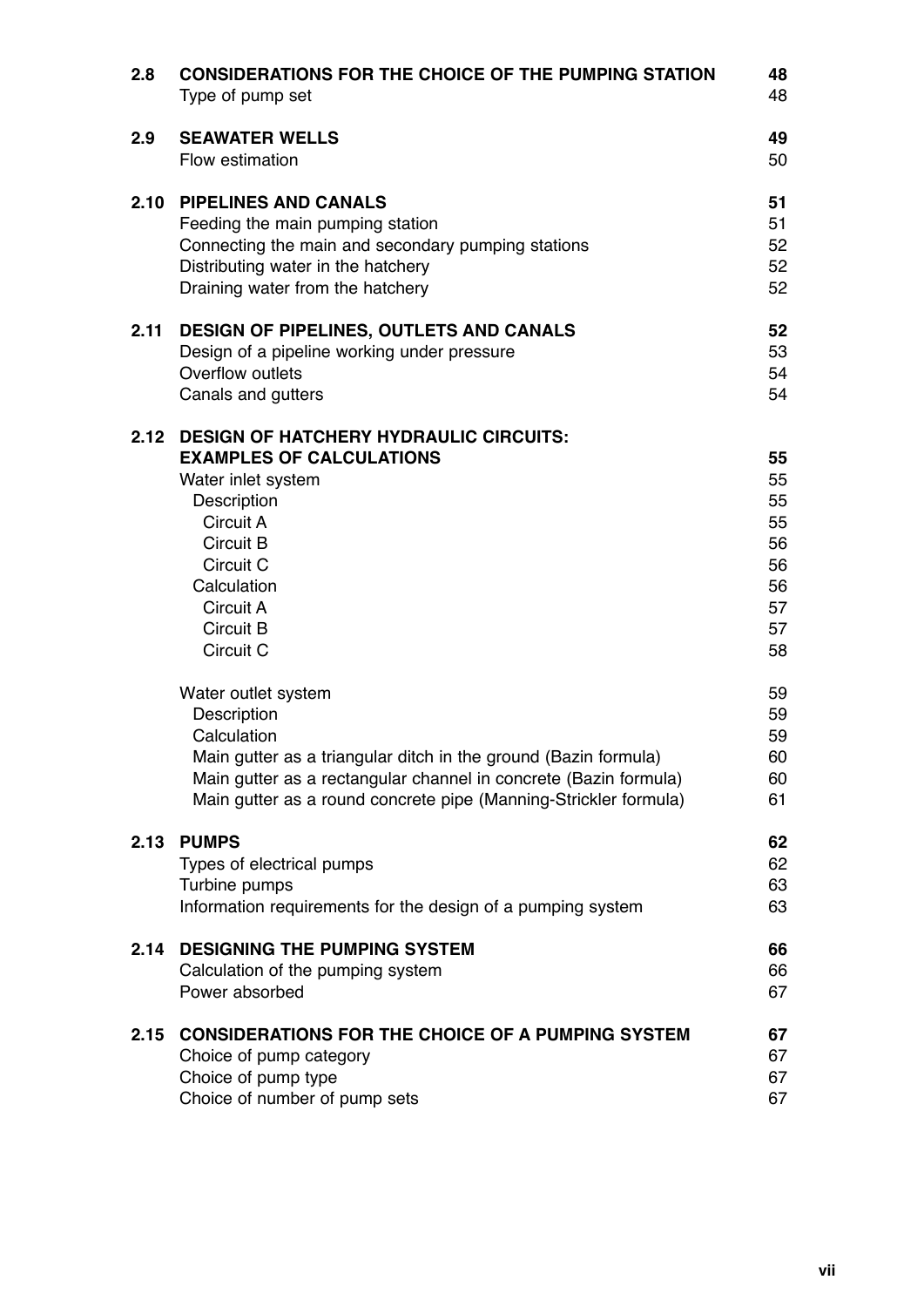# **PART 3 EQUIPMENT**

| 3.1 | <b>TANKS</b>                                      | 69 |
|-----|---------------------------------------------------|----|
| 3.2 | <b>FILTERS</b>                                    | 70 |
|     | <b>Mechanical filters</b>                         | 70 |
|     | Types of mechanical filters                       | 71 |
|     | <b>Biological filters</b>                         | 72 |
|     | How to calculate a biological filter              | 76 |
|     | <b>Chemical filters</b>                           | 78 |
| 3.3 | SETTLEMENT TANKS AND OTHER SETTLEMENT DEVICES     | 79 |
|     | Settlement tanks                                  | 79 |
|     | Cyclonic and laminar sedimentation chambers       | 80 |
| 3.4 | <b>WATER STERILISERS</b>                          | 81 |
|     | UV lamps                                          | 81 |
|     | Which type of UV lamps to choose                  | 82 |
|     | Selection of UV sterilisers                       | 84 |
| 3.5 | <b>OXYGENATORS AND AERATORS</b>                   | 84 |
|     | Increasing disolved oxygen content of water       | 84 |
|     | Improving oxygen transfer into water              | 85 |
|     | Air and oxygen diffusers                          | 86 |
|     | Injection of pure oxygen using a submersible pump | 86 |
|     | Injection of oxygen into a pipeline               | 87 |
|     | <b>Pressurized mixers</b>                         | 87 |
|     | Estimating oxygen requirements in tanks           | 88 |
| 3.6 | <b>OXYGEN MONITORING AND REGULATING SYSTEM</b>    | 89 |
|     | Control systems                                   | 89 |
|     | Measuring dissolved oxygen                        | 89 |
|     | Oxygen supply management                          | 90 |
| 3.7 | <b>WATER TEMPERATURE CONDITIONING</b>             | 90 |
| 3.8 | <b>AUXILIARY EQUIPMENT FOR FRY MANAGEMENT</b>     | 91 |
|     |                                                   |    |

## **PART 4 FINANCIAL ASPECTS**

| 95 |
|----|
| 96 |
| 97 |
| 97 |
| 98 |
| 99 |
| 99 |
| 99 |
|    |